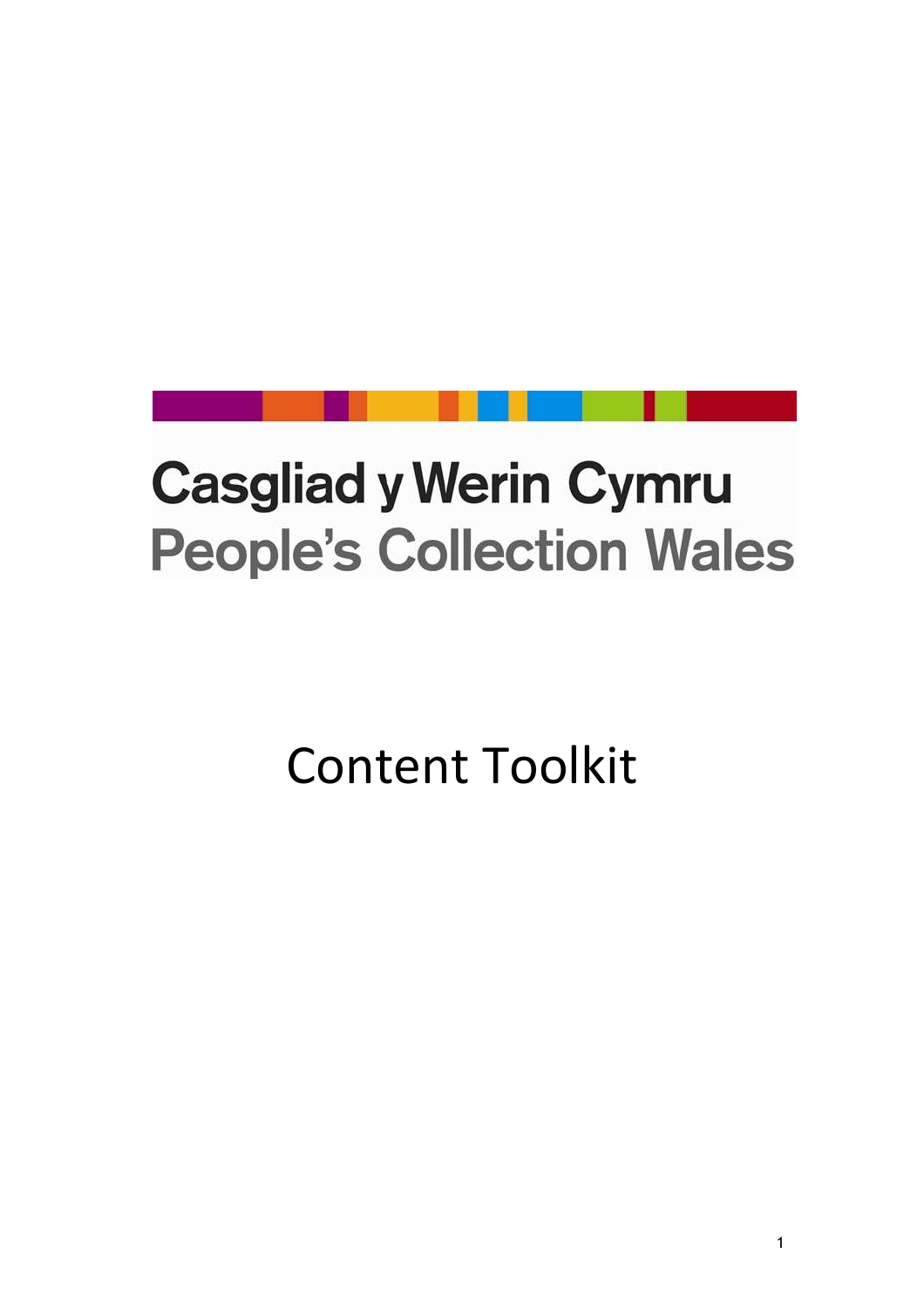## **Contents**

| Introduction<br>What is the purpose of these guidelines?<br>What is People's Collection Wales?<br>$\blacksquare$<br>Why contribute? | 3  |
|-------------------------------------------------------------------------------------------------------------------------------------|----|
| Things to consider before contributing                                                                                              | 4  |
| Your content on People's Collection Wales                                                                                           | 5  |
| <b>Content Selection</b>                                                                                                            | 8  |
| <b>Contributing to People's Collection Wales: Practicalities</b>                                                                    | 9  |
| Copyright and People's Collection Wales<br><b>Report Abuse function</b><br><b>Creative Archive Licence</b><br>Moderation            | 10 |
| Uploading to People's Collection Wales<br>Uploading via the website<br><b>Bulk upload</b>                                           | 14 |
| <b>Further Benefits</b>                                                                                                             | 21 |
| <b>Funding</b>                                                                                                                      | 22 |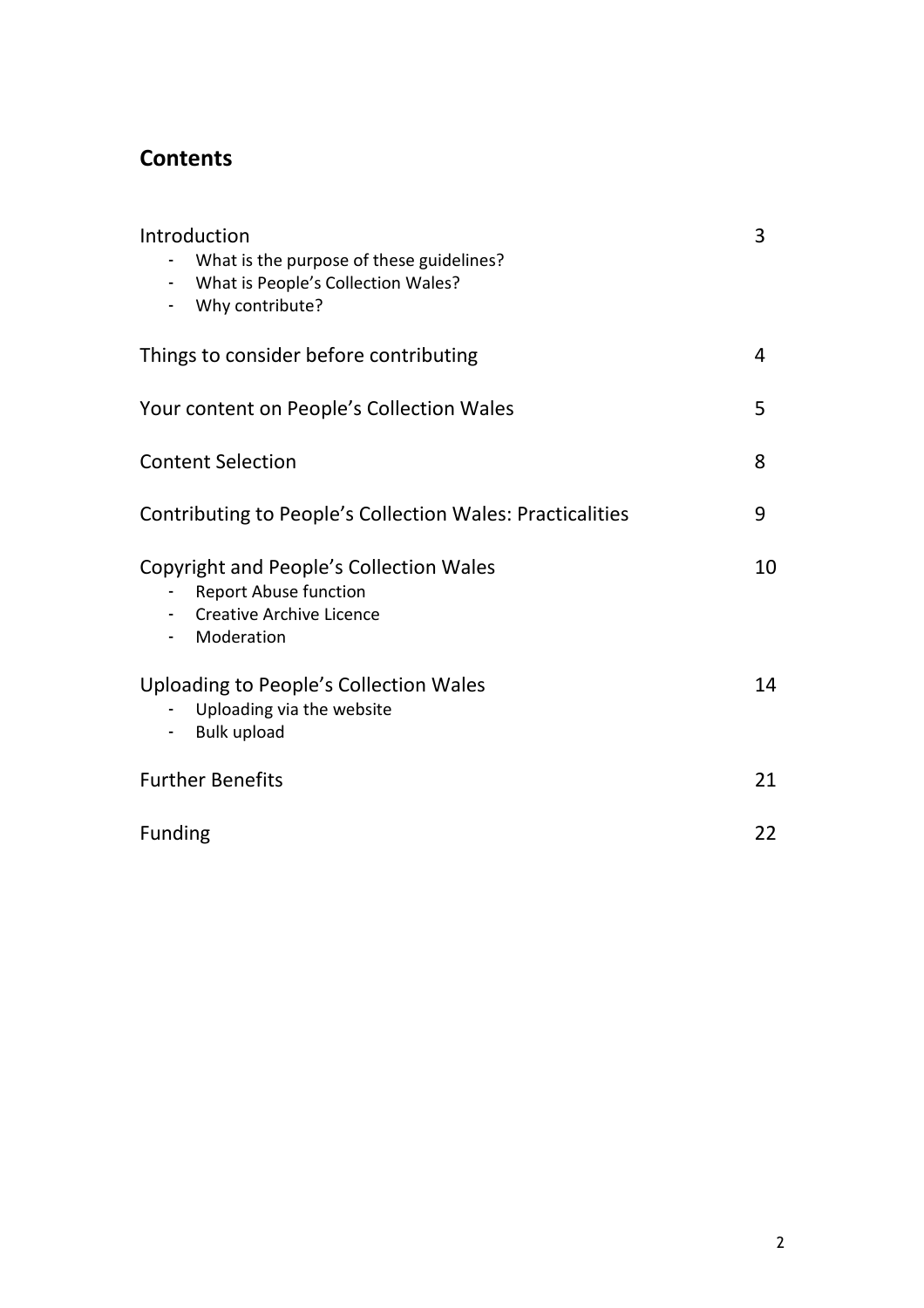# Introduction

#### What is the purpose of these guidelines?

This document is designed as an introduction to the ways in which you can contribute to People's Collection Wales. It aims to introduce key considerations and principles in digitisation and provide guidance on contributing content to People's Collection Wales.

It is aimed as a guide suitable for all possible contributors: individuals, repositories, societies and community groups. If you have any more specific questions, you are welcome to contact the project staff to discuss your particular queries and needs.

Contact us at www.peoplescollectionwales.co.uk/Contact

#### What is People's Collection Wales?

People's Collection Wales is an interactive, online bilingual resource which brings together the digital collections of the national institutions and also provides a place for your own content, allowing you to share your story with the world.

Funded by the Welsh Government, People's Collection Wales offers a platform for your digital content and long-term access to your collections online.

#### Why contribute?

- PCW is a long-term commitment from the Welsh Government; it's going to be around for a long time
- Placing content online allows wider access to your collections and has been proven to increase visitor numbers
- All content on PCW is moderated so you can be sure that the items are trusted and non-controversial
- The core partners can provide support and advice to help you contribute
- PCW can engage local communities and get them interested and involved in collections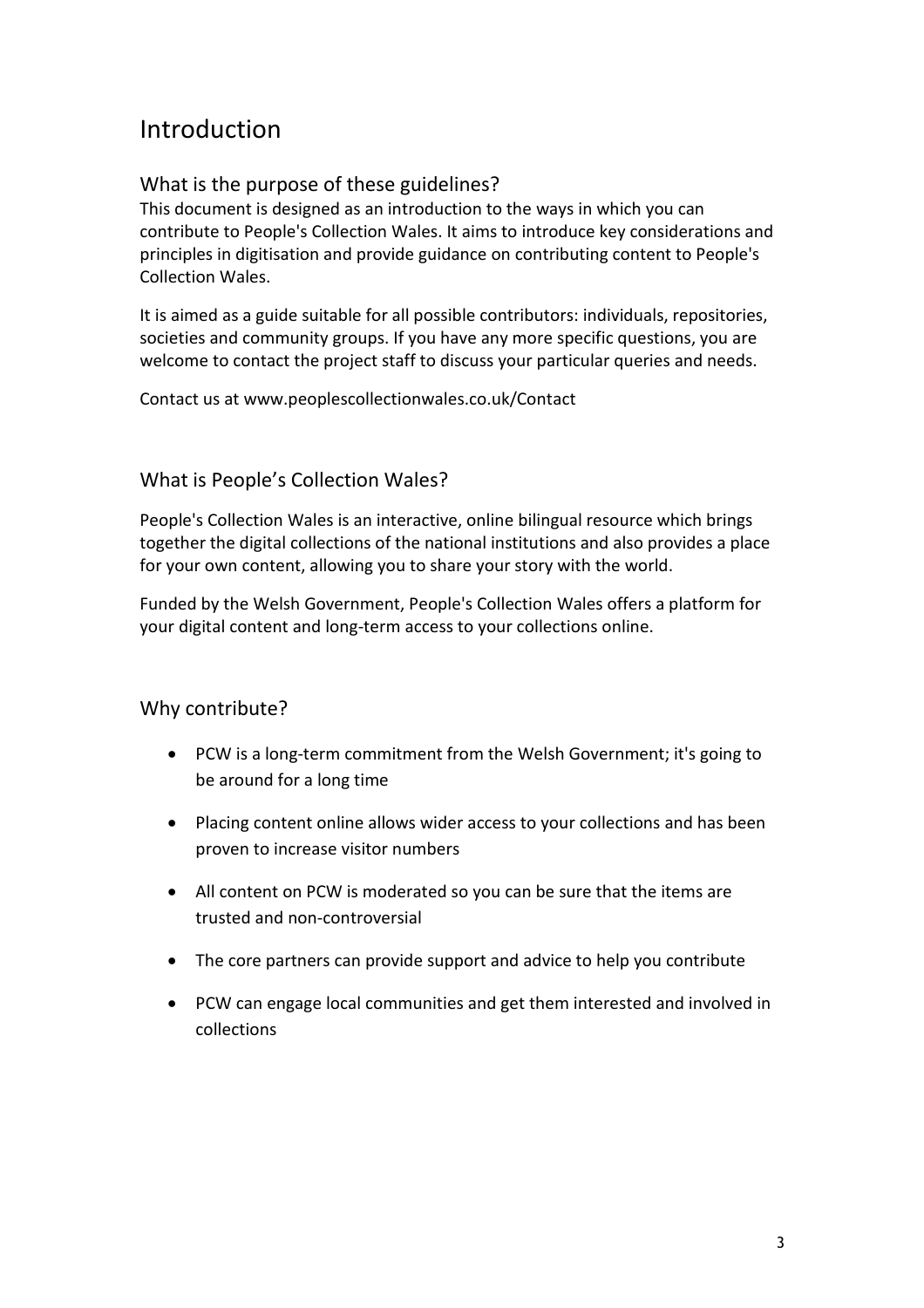Things to consider before contributing to People's Collection Wales

**1. Copyright** - all material must be free from rights issues before it is published online;

**2. Ease of digitisation** - if you're looking at your collections, consider how easy they are to digitise in the first instance;

**3. Collection size** - how big is the collection you want to digitise? It may be better to begin with something easily manageable first;

**4. Type of content** - does it have an educational value? Or perhaps it will be used in an exhibition or similar to mark an event or anniversary. It's always worth trying to be relevant when you decide to digitise collections;

**5. Staffing** - resources are tight, so think about getting some assistance from volunteers. Volunteers could benefit from accreditation and form a valuable addition to your team;

**6. Equipment** - buy the best you can afford so that you get the best quality digital images. If you don't have the budget, borrow from others within your department or from Culturenet Cymru.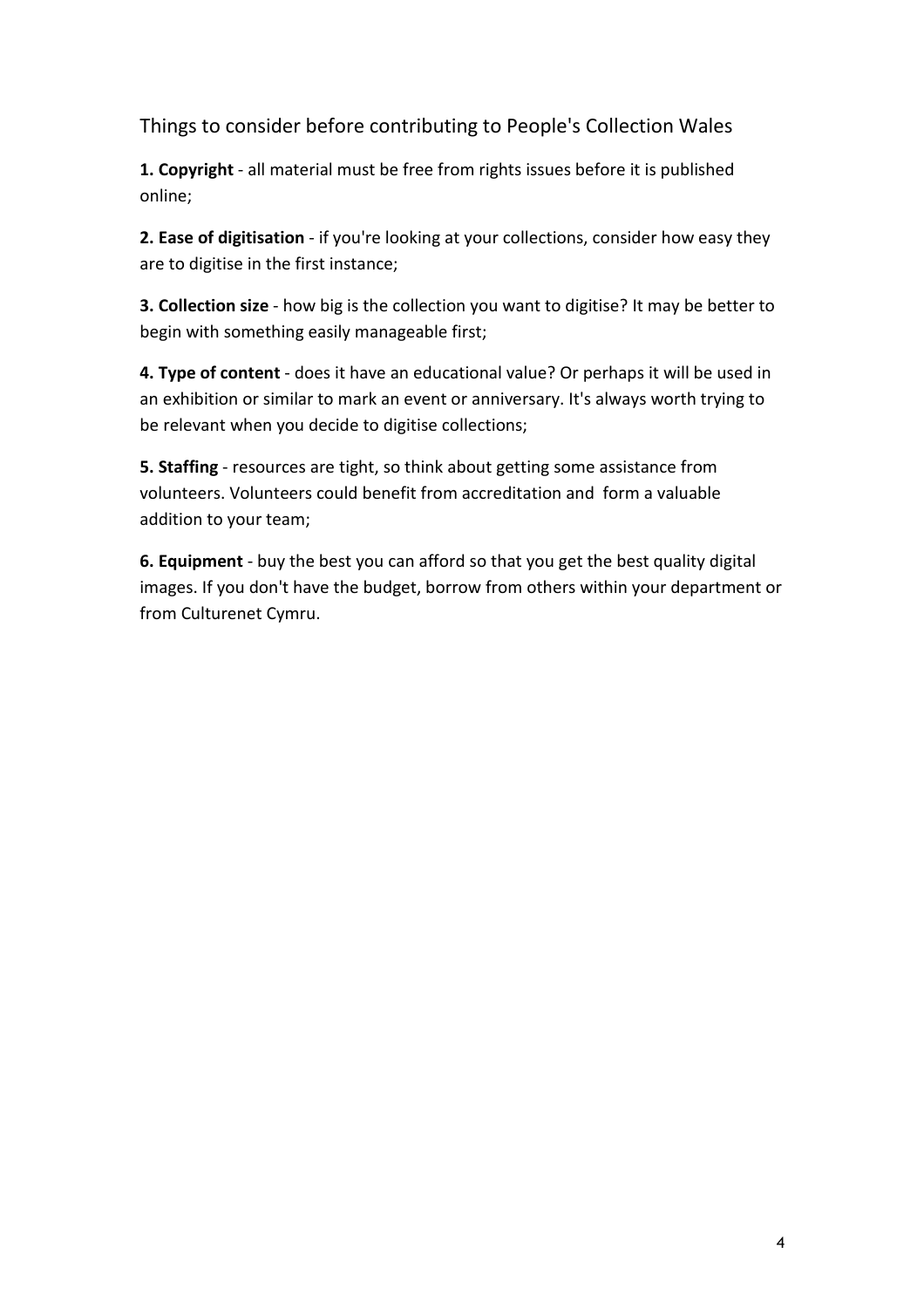#### Your content on People's Collection Wales

There are a number of ways in which content can be displayed on the website. People's Collection Wales is made up of items: images, audio, video and text, that can then be arranged in various ways to be used by the public. The public can also use the items on the site and repurpose them in innovative and interesting ways.



#### **Items**

These are the basis of People's Collection Wales and can be images, audio, video or text items relating to the history and heritage of Wales.

Accepted formats:

**Images**: .jpg, .gif, .png

**Video**: .flv, .mp4, .3gp, .avi, .mov, .wmv

**Audio**: .mp3, .wav, .wma

**Text**: .txt, .htm, .html

**Maximum filesize**: 64MB (65536KB)



#### **Collections**

Items on the site can be arranged into collections of common themes; events, locations, people, that tell a story and provide more context to the user. This is the simplest way of arranging content on the site and provides quick and easy access for the user to the content.

## **Exhibitions**

To provide an editorial foundation for the website, there are articles or stories which give the history behind the variety of items gathered on People's Collection Wales. These stories give background to collections of items and are an informative and educational feature of the site. Stories are divided thematically into Exhibitions, to provide the user with a journey through the website. If you have held an exhibition or prepared text for your collections, these might form the basis of stories on People's Collection Wales. Basing items around a story can also provide you with inspiration in deciding which items to select for publication.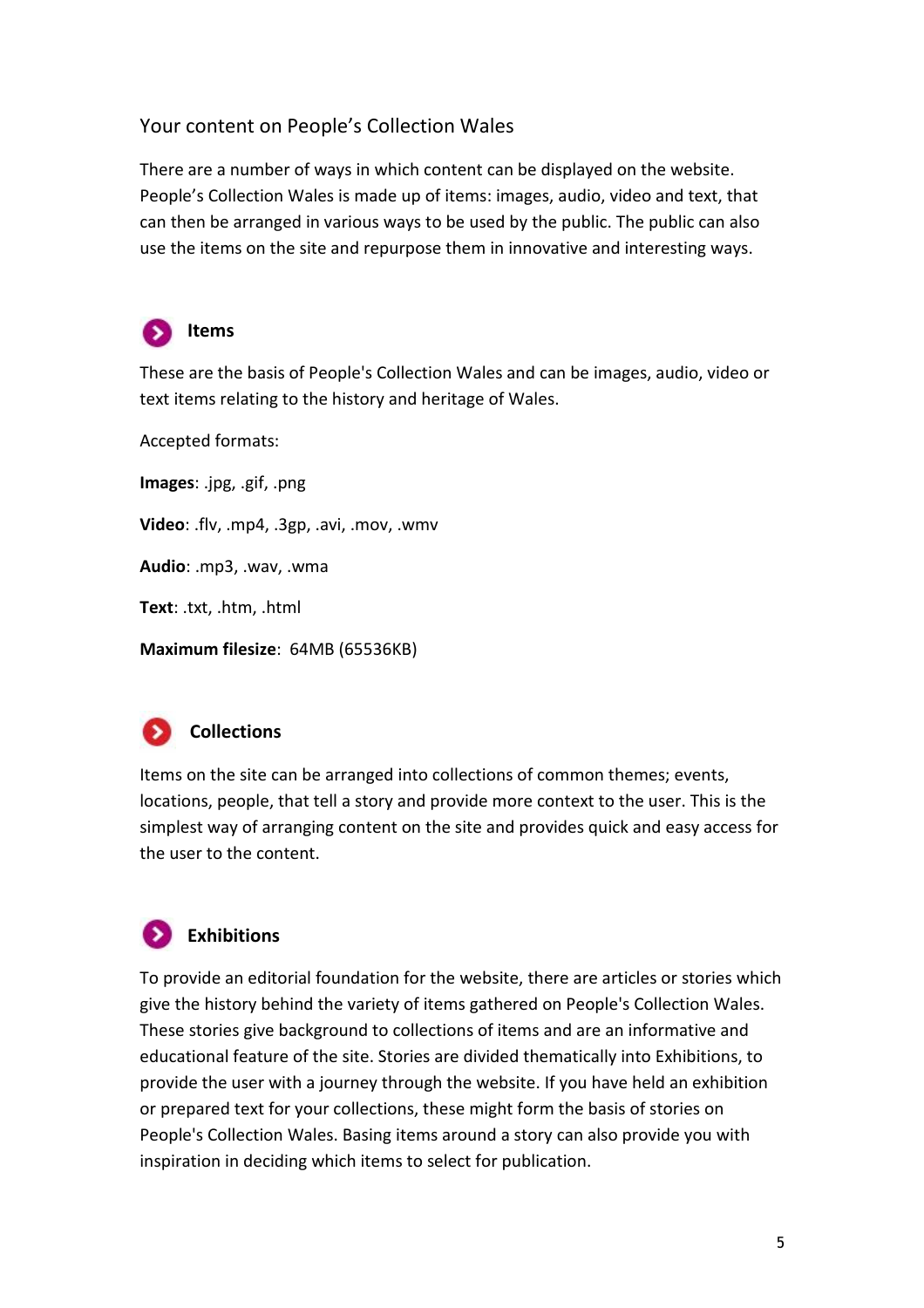Exhibitions can be added by the website administrators, if you have something in mind, get in touch and we can discuss how they could appear on the site.

# **Trails**

One of the most innovative elements of People's Collection Wales is the trail-builder. Items can be plotted geographically using the mapping on the site to take people on a journey around their locality; placing items from the collections in their natural habitat. Contributors are encouraged to geo-locate items when they upload to the site so that they can be easily used in this tool. You could think about this when deciding what to contribute: can you take people on an historic tour of your community? All the trails can be accessed online or via the Trails Cymru iPhone and Android apps. They can also be printed or downloaded to satellite navigation, meaning that they are accessible to all your visitors.

# **Storybuilder**

Combining audio with still images is an effective way of displaying content and the People's Collection Wales Storybuilder tool allows you to do this quickly and effectively. The simple 'drag-and-drop' tool allows you to select items from your own collections, as well as any items uploaded by others onto the site, and combine them with any audio track or narration on the site to present content attractively and effectively to others. This is a particularly effective way of presenting oral history.

# **Learning**

People's Collection Wales provides a unique resource for learning providers in Wales. Teachers are able to create educational resources and classes for their students using the wealth of material available on the site supporting a range of subjects including history, geography, art and language.

You can add your own content, contribute stories or create your own collections. For example, you can develop your students' communication skilles using the Story Builder to contribute stories and research, adding images, sound and captions.

Using People's Collection Wales, students can share information, publish their findings or interpret the resources available on the site.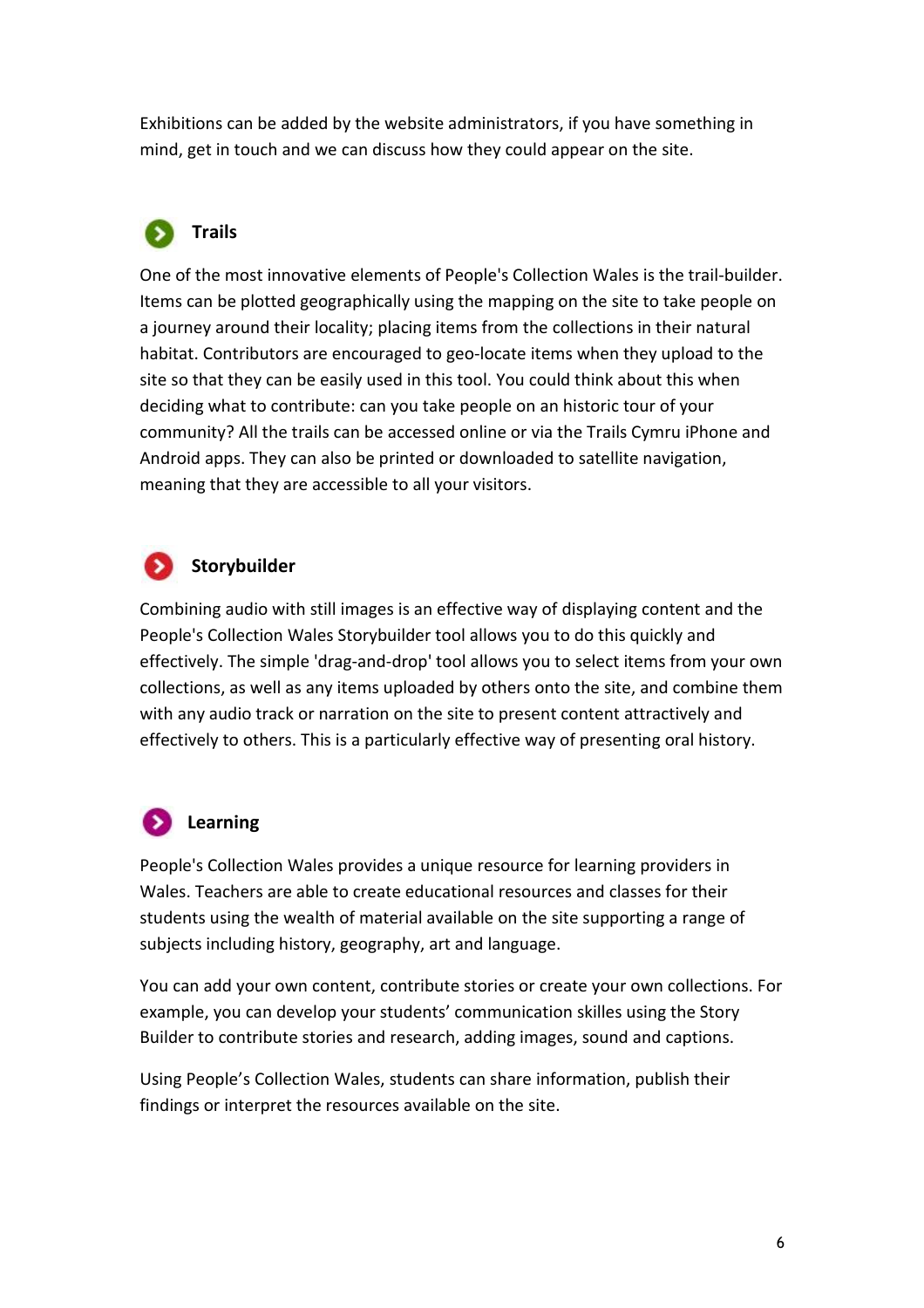

#### **Family Show**

Genealogists can use People's Collection Wales to record their family tree. The Family Show tool allows you to start building your family tree from new, or import an existing one, and create collections of images and items that relate to your family history. Biographies or short histories of individuals can also be added to the site. You could upload your own family photographs and documents, or use ones that are already on the site, to tell the story of your family.

Uploading content from local history collections would provide users with a valuable resource when researching and developing their family trees. This may be of particular interest to overseas users who are keen to learn about their Welsh ancestry but are unable to access the collections.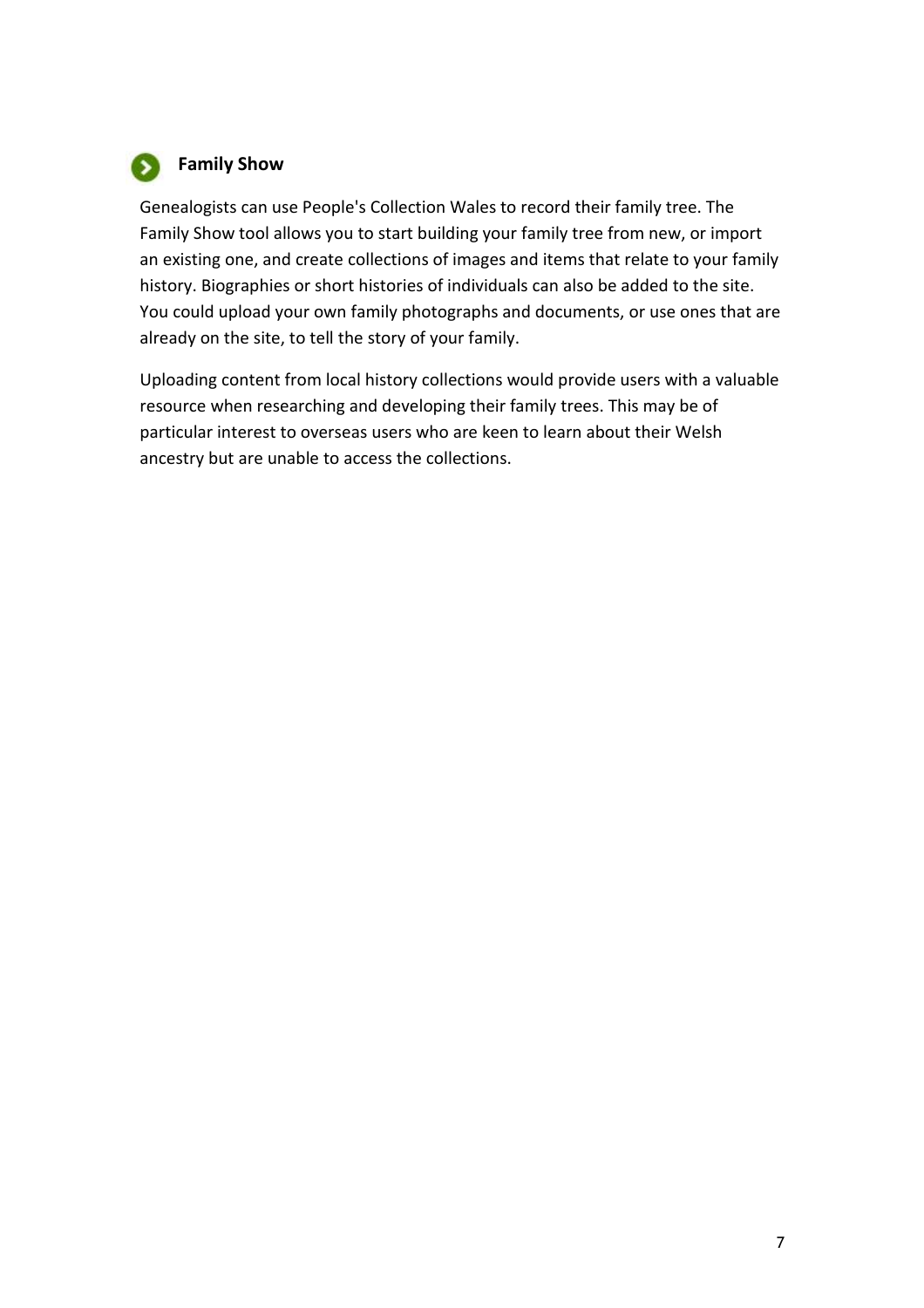#### Content Selection

It might not be possible to digitise your entire collection in one go. Everyone has to prioritise and there are a number of ways of doing this.

**1. What is out of copyright?** Consult Module 1 of Culturenet Cymru's Digitisation Guidelines to help you discover which items from your collections are out of copyright. Starting with these gives you time to go about clearing other works from your collection to carry on digitising.

#### **2. What will it be used for?**

a. Education - It is often a good idea to prioritise content that will have educational value. Talk to your local education officer and find out whether you can feed into the Curriculum or provide resources that could aid the teaching of local history in schools.

People's Collection Wales also has a Learning Group which could provide guidance on which elements of the curriculum could best be supported by content.

b. Exhibitions or publications - if you are preparing an exhibition or publication, why not use this as an opportunity to digitise a wider collection and put it online?

**3. Anniversaries** - the anniversary of a significant event or individual could be a perfect reason to generate some digital content to commemorate the date. People's Collection Wales' Content and Editorial Group can provide guidance about specific dates of interest as a spark to the digitsation of content

**4. Popular material** - digitisation can provide access to content that is popular e.g. materials used in family research. Providing such records online extends your services to consumers.

**5. Feasibility of image capture** – is it within your capability to digitise the items? They might be too large or awkward to digitise easily, in which case, get in touch with us to see if we can help.

**6. Space** – you may have a wonderful, vast collection, but not enough room to display it all. Digitising increases your exhibition space in the virtual world.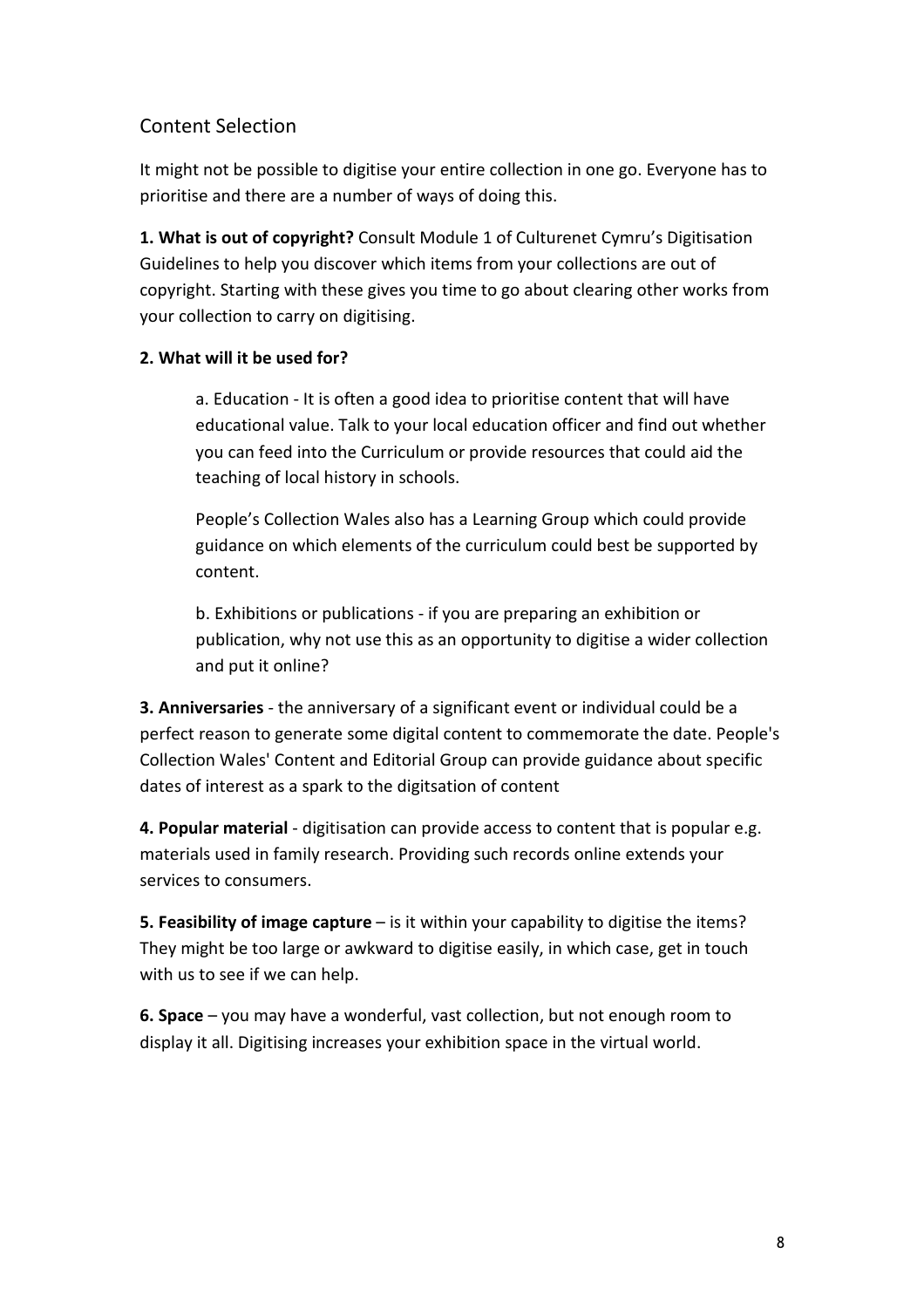## Contributing to People's Collection Wales: Practicalities

This section provides information about digitising your collections and uploading to People's Collection Wales.

#### **Digitisation: How to digitise**

People's Collection Wales offers training to repositories and community groups wanting digitisation training. Based on Culturenet Cymru's Digitisation Guidelines, regular training sessions are offered free of charge at The National Library of Wales. Training can also be offered at locations across Wales if required.

To support training, Culturenet Cymru has equipment available for short to mid-term loan, allowing manageable projects to be undertaken without the requirement of purchasing equipment.

Contact **digido@culturenetcymru.com** for more information on how to arrange training and/or equipment loan.

#### **Already have the equipment?**

Take a look at the Culturenet Cymru Digitisation Guidelines for information on best practice in digitisation.

Some simple tips to remember are:

**1.** Scan at a minimum **resolution of 300dpi** to ensure the best quality image. Increasing the resolution further will increase the size of the image file so be aware of this when considering storage of digital images etc.

**2.** Save all your scanned images as **TIFF** files to retain all the detail within the digital image. Retain the Master TIFF image in your archive and create copies for other purposes such as display online. This ensures the retention of an archvial quality image.

TIFF images are high resolution and unsuitable for online publication. You should therefore resize and save your images as JPEG for uploading to the Web. This can be done using Photoshop, GIMP or other image manipulation software.

**3.** Set up an efficient **file-naming** and storage system to ensure that your data and images are retrievable. Consult the Digitisation Guidelines for more information.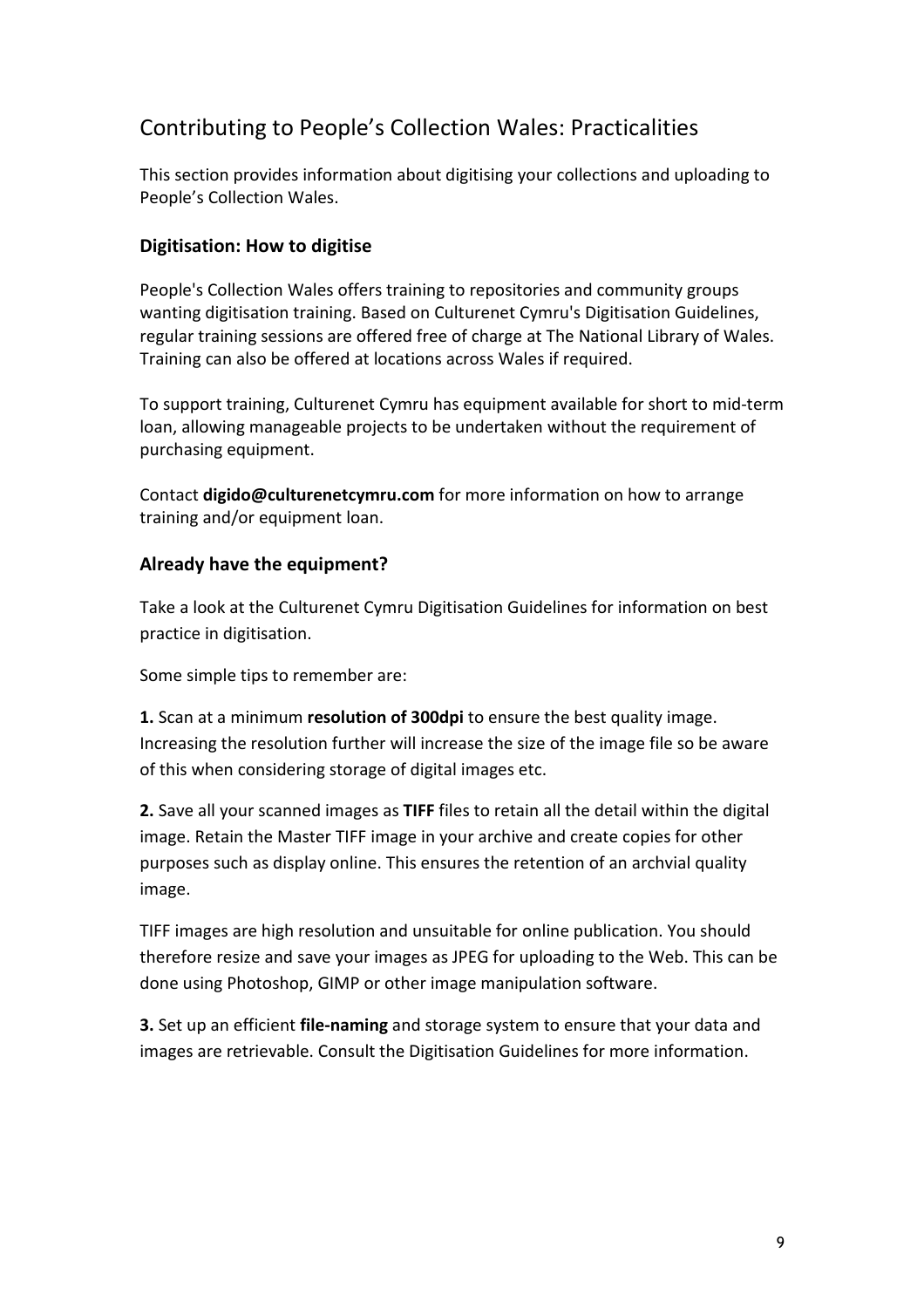## Copyright and People's Collection Wales

Before digitising and publishing any material, any rights issues must be resolved. More information about copyright can be found in Culturenet Cymru's Digitisation Guidelines.

People's Collection Wales is eager to ensure that all content on the site is trustworthy and available for use by any user for non-commercial purposes.

| © Copyright information | Copyright                                                                                              |
|-------------------------|--------------------------------------------------------------------------------------------------------|
|                         | Clwydian Range AONB has permission to display this item on<br>People's Collection Wales<br>Other Info: |
|                         | Produced by Clwydian AONB as and English film source                                                   |

Any rights associated with an item can be clearly displayed as shown above. It is possible to acknowledge a number of individuals, institutions or organisations that may have intellectual rights to the item. For example:

**Creator** – the person / body who created the original item

**Owner** – the person / body / organisation who currently owns or is in possession of the item

**Contributor** – whoever has uploaded the item to People's Collection Wales

**Other information** – credit for any others that may have rights to the item and recognition that permission to display the item has been sought.

People's Collection Wales asks all contributors to ensure that the items they upload are as accurate as possible and that every attempt is made to clear copyright relating to the content.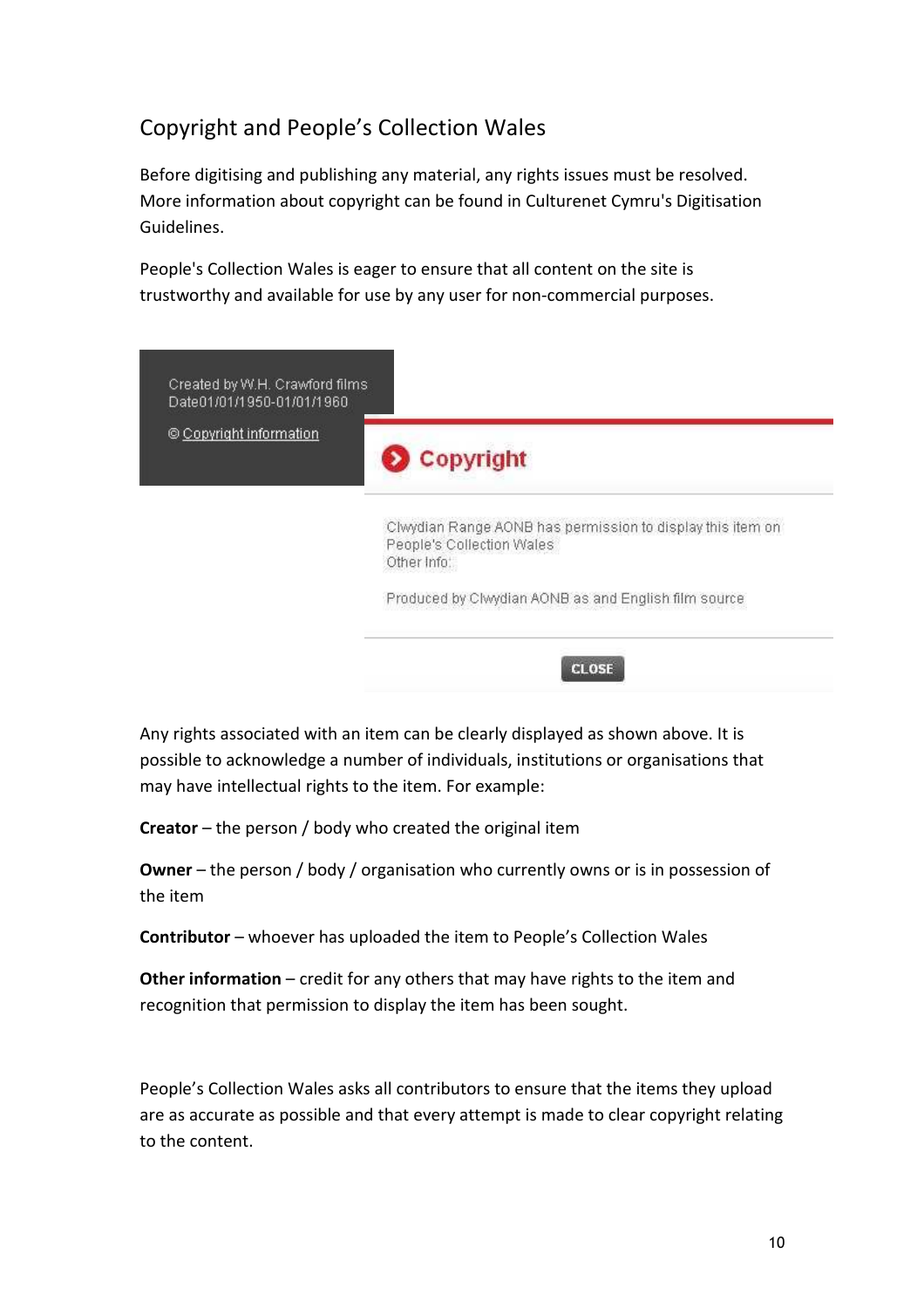Once uploaded, items are submitted for moderation and are checked to ensure that they do not appear to infringe any of the site's ['House Rules'](http://www.peoplescollectionwales.com/Copyright). Some key questions to ask before uploading any content are:

- **1.** Is the image you propose to upload to the People's Collection protected by copyright and is it still in copyright?
- **2.** Who took the digital image?
- **3.** Have the people who own copyright in the original and the digital image given you permission to publish the image in the People's Collection?
- **4.** Do you and they agree to be bound by the terms of Creative Archive Licence?
- **5.** Do you know who needs to be credited when the item appears on the site?

Moderation will draw to your attention any elements you may have neglected and highlight anything that needs to be addressed further. The moderator will contact you via the email address associated with the username and aim to resolve the issue. While this discussion takes place, the item will not be visible to other users.

#### Report Abuse

If an item has been uploaded but a user feels that copyright has been breached, or that the information associated with the item is inflammatory, they may draw this to the administrators' attention via the 'Report Abuse' function.

#### **REPORT ABUSE**

The Report Abuse function is displayed next to each item on the site and allows users to draw attention to any issues.

#### Creative Archive Licence

All items on the People's Collection Wales website must be licensed under the terms of the Creative Archive Licence.

The Creative Archive Licence is a single, shared user licence scheme for the use of moving images, audio and stills. It provides for the viewing, sharing and re-using of content under certain terms, for example, the material may only be used for noncommercial purposes.

As it is virtually impossible to prevent users from using content if they are determined to do so, licensing has been developed to provide protection to the owner and set out the exact terms under which digital resources can be reproduced.

The Creative Archive Licence imposes five restrictions on content use: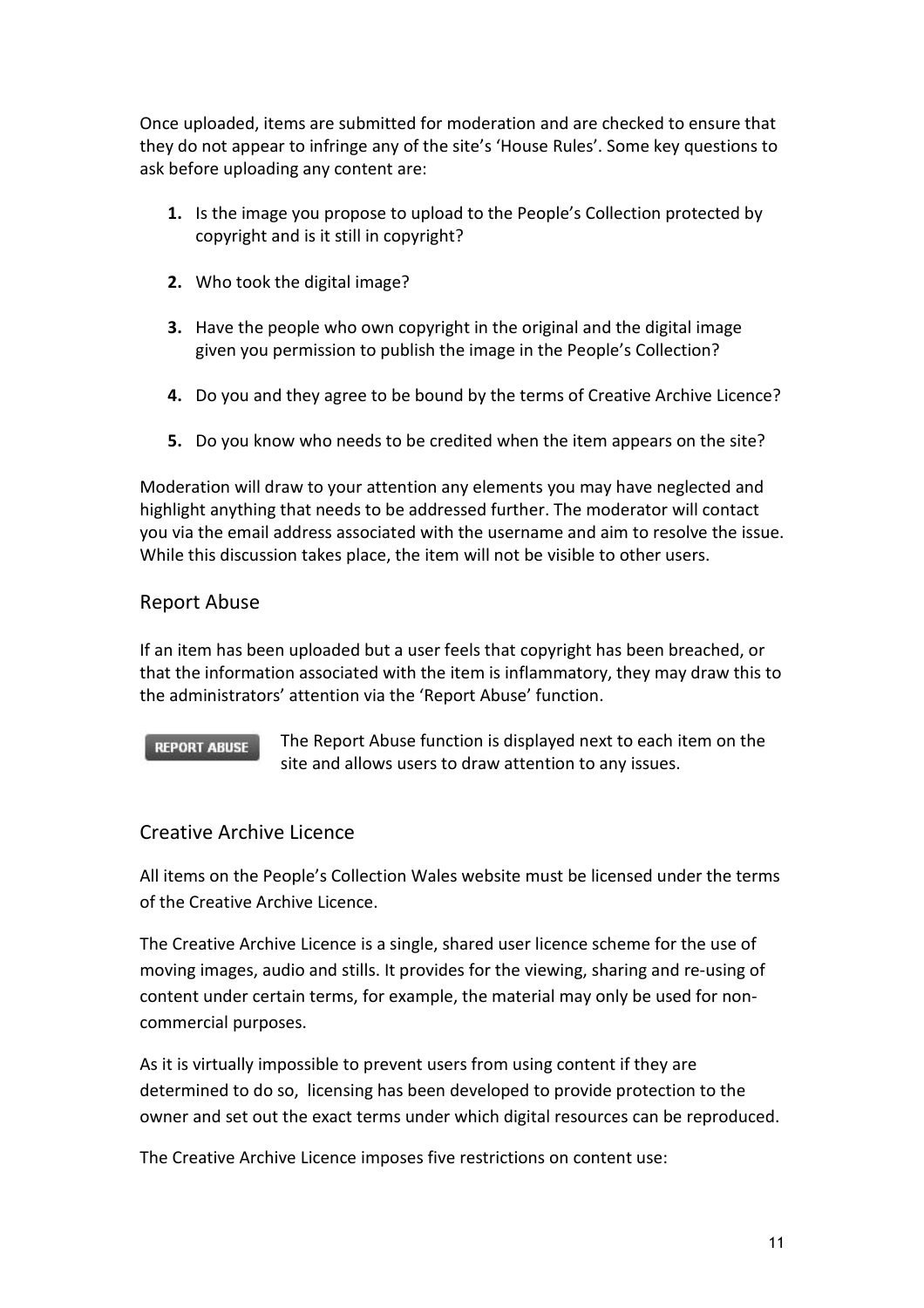- 1. No commercial use no items may be reproduced for commercial purposes
- 2. Share-alike all content may be used to create 'Derivative Works' but they must be re-used under the same licence
- 3. Give credit the original owner must be given credit (attribution)
- 4. No endorsement the content must not be use to endorsement, campaigning, defamatory or derogatory purposes
- 5. UK only the Creative Archive content is made available to internet users for use within the UK

Agreeing to licence your content means that it can be used by others effectively, clearly and legally.

For more information, visit www.bbc.co.uk/creativearchive

#### Moderation

All items uploaded to People's Collection Wales must be moderated before they can appear on the site. When the upload process has been completed, the item enters the moderation queue and is moderated by a member of the central PCW team. While it is in moderation, the item can still be viewed and used by the contributor: placed into collections, stories, trails etc, but cannot be viewed by the public.

#### **How do we moderate?**

All items are checked to ensure that they do no breach the site's Terms of Use and Privacy.

To view these terms, visit www.peoplescollectionwales.com/Terms

When an item is submitted for moderation, there are three options open to the Moderator:

**1.** If the moderator is satisfied that the contributor has the right to upload the item and is not in breach of any of the terms, the item is approved and appears on the site.

**2.** If the moderator is uncertain whether one or more of the terms of the site have been breached, the item is placed in a Holding Bin and the contributor is notified and asked for further information. The contributor is then able to make changes to the item or confirm that they have the right to upload it, and the item will be approved to appear on the site.

**3.** If the moderator believes that the contributor is clearly in breach of the terms of the site, the item will be rejected and a notification sent ot the contributor.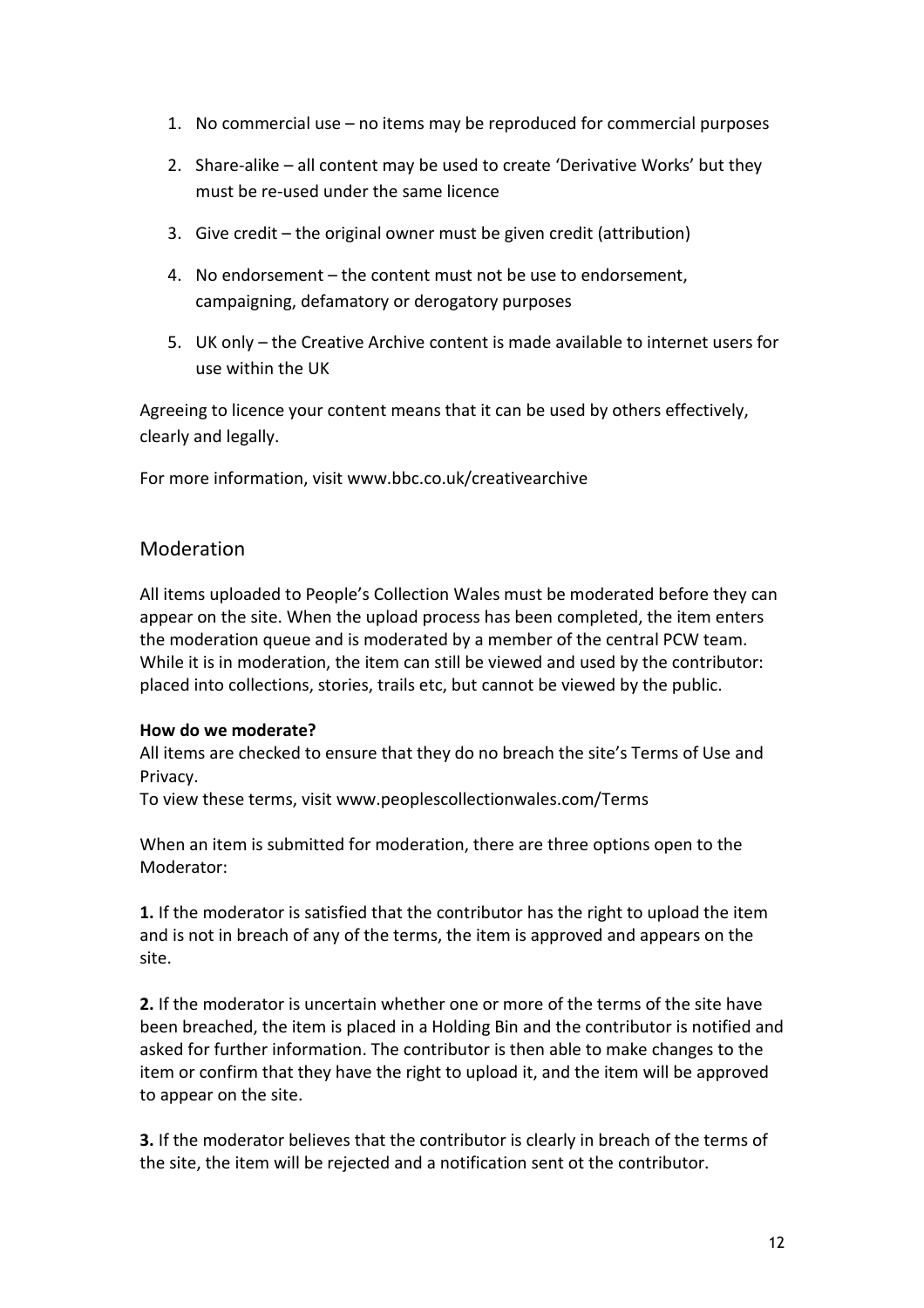Be sure to consider copyright issues before uploading content as this will ease the moderation process. If you have any questions about the collection you want to digitise and upload, please contact us: digido@culturenetcymru.com

#### Data protection

As with all content published online, items uploaded to People's Collection Wales must respect individuals' privacy and all items will be checked for this during the moderation process.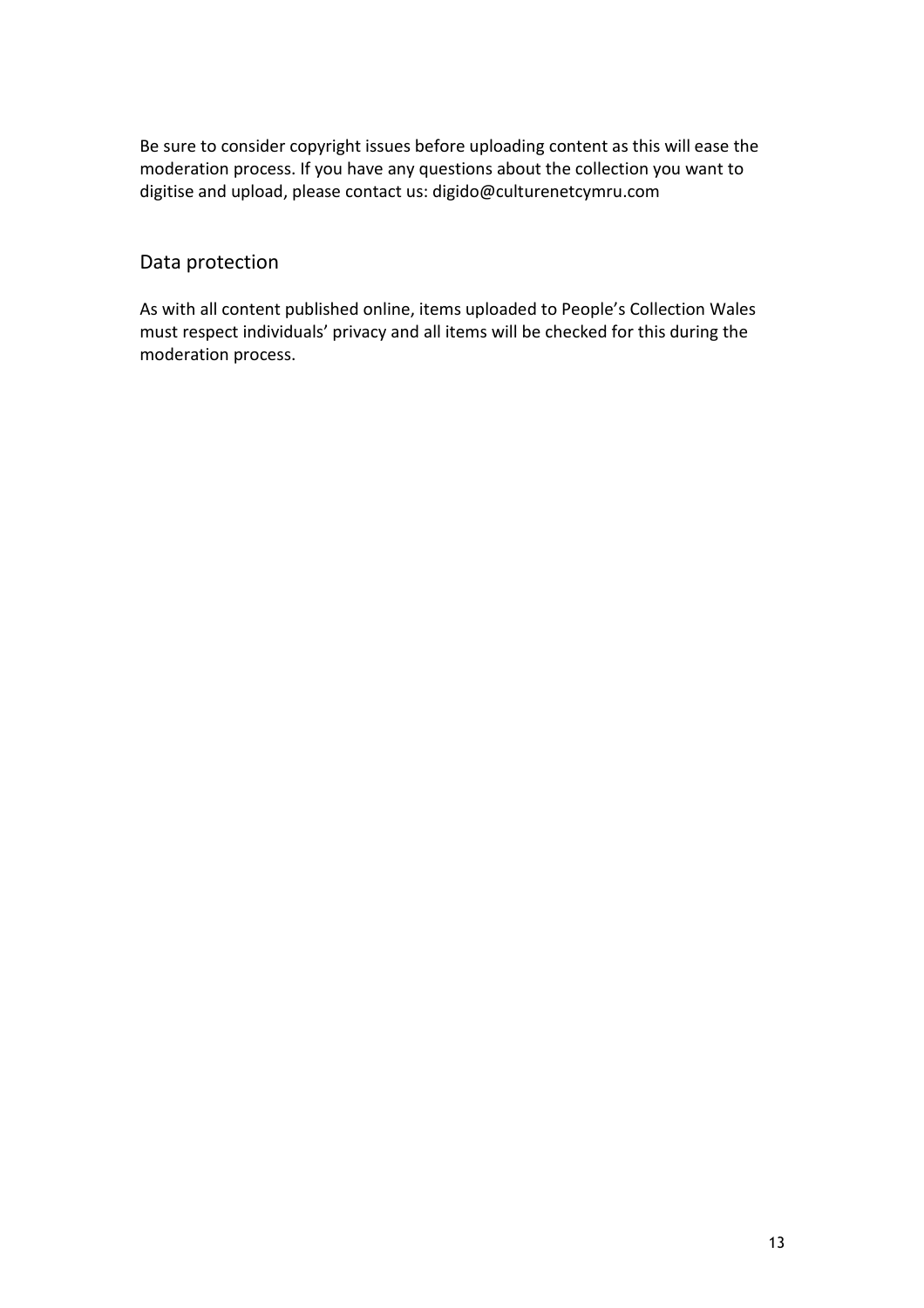## Uploading Content to People's Collection Wales

In order for your content to be as useful as possible online, as much information as possible should be attached to each item.

Further information on metadata standards when digitising can be found in Module 2 of the Culturenet Cymru Digitisation Guidelines.

#### **Uploading via the Website**

- **1:** Log in to your account
- **2:** Go to My Account
- **3:** Click on 'Add an Item' and the following form will appear:

| <b>Add an Item</b>       |                                                                                      |                                                                                                                        |              |
|--------------------------|--------------------------------------------------------------------------------------|------------------------------------------------------------------------------------------------------------------------|--------------|
| Browse your              | <b>UPLOAD YOUR ITEM</b>                                                              | <b>ITEM DETAILS</b>                                                                                                    | COMPLETION   |
| files for the            |                                                                                      |                                                                                                                        |              |
|                          | ling your items to The People's Collection Wales couldn't be easier                  |                                                                                                                        |              |
|                          |                                                                                      | ng your items to The People's Collection Wales couldn't be easier. Simply browse to the file that you wish to upload.  |              |
| essential at this stage. |                                                                                      | There is in the rinformation that we'd like you to provide, as it helps us with the moderation process, but this isn't |              |
|                          |                                                                                      |                                                                                                                        |              |
|                          |                                                                                      |                                                                                                                        |              |
| Your Item                |                                                                                      | Browse                                                                                                                 |              |
|                          |                                                                                      |                                                                                                                        |              |
|                          | If you are uploading a large file, click here to use our uploader with progress bar, |                                                                                                                        |              |
|                          | If you are just adding text click here to enter this directly                        |                                                                                                                        |              |
|                          |                                                                                      |                                                                                                                        |              |
|                          |                                                                                      |                                                                                                                        | UPLOAD ITEM  |
|                          |                                                                                      |                                                                                                                        |              |
|                          |                                                                                      |                                                                                                                        | When you're  |
|                          |                                                                                      |                                                                                                                        |              |
|                          |                                                                                      |                                                                                                                        | happy, click |

to proceed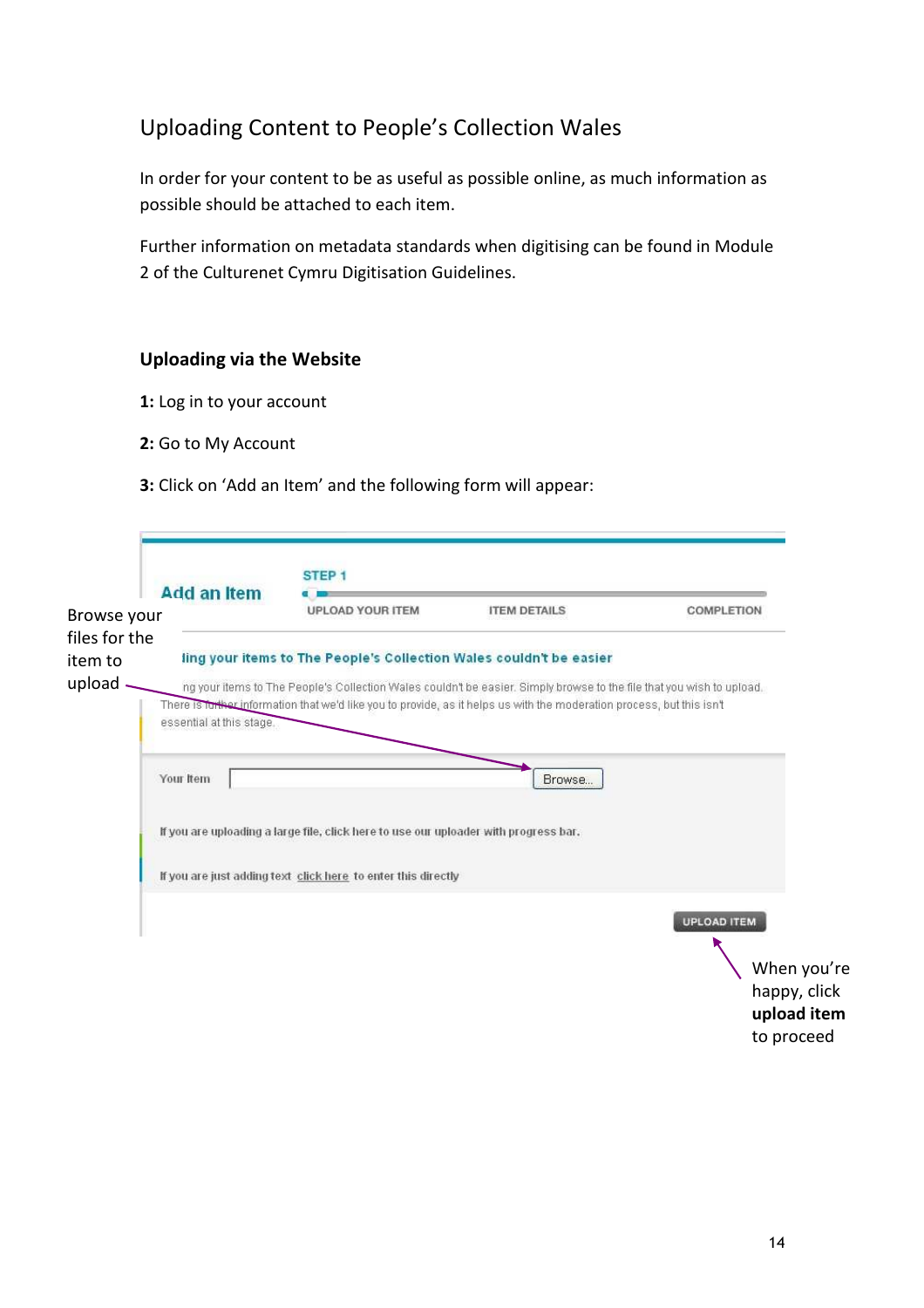#### **4: Adding information**

Once you've clicked "Upload Item" the following window will appear. Here you can add information to the item. Note that the system automatically takes the title from your filename so you need to change this.



There is an example of how this should be filled on **page 19**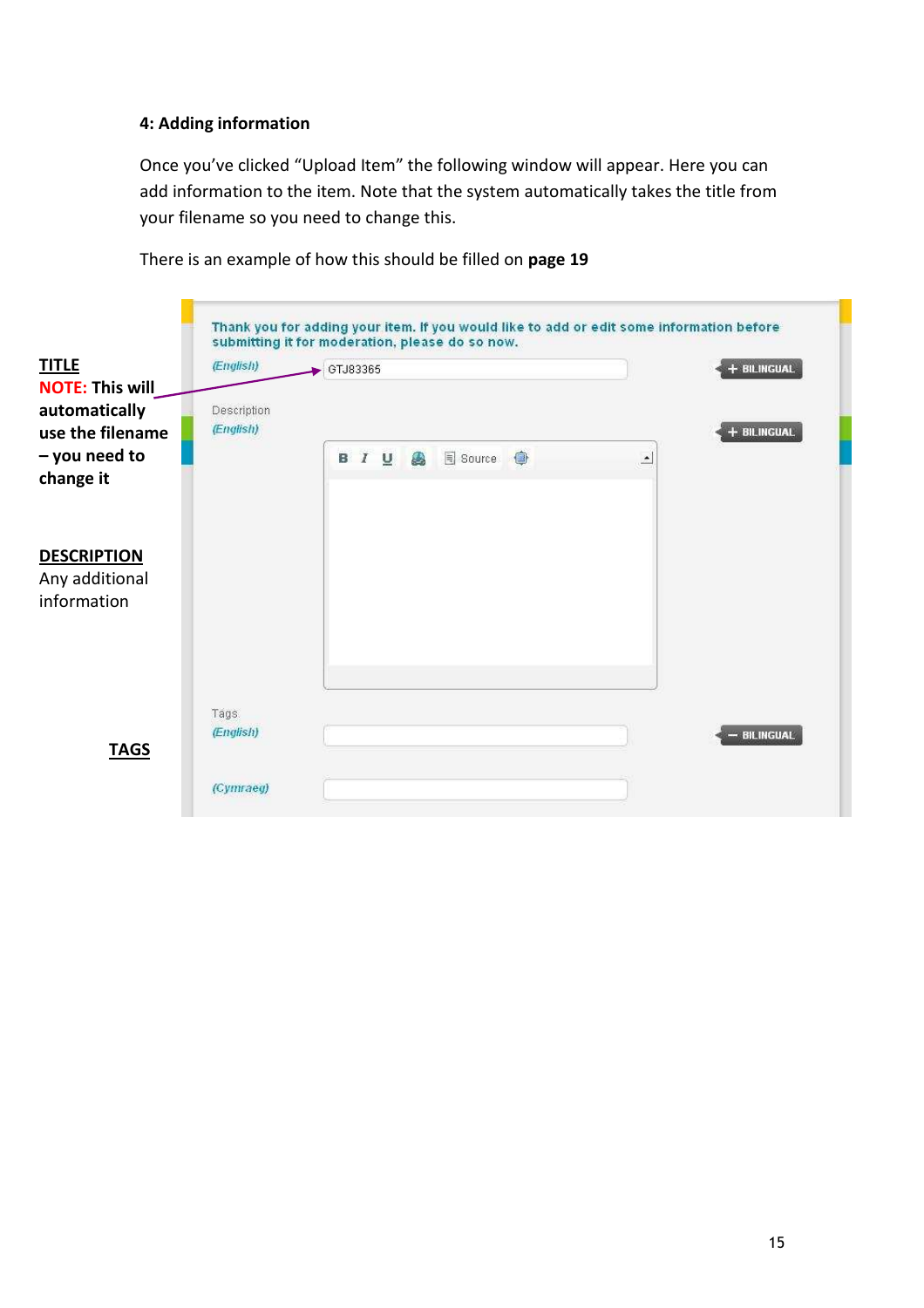#### **5: Copyright Information**

On the same page it is necessary to add information relating to the rights associated with the item. No item can be uploaded to the site without the contributor first agreeing to the Terms of Use and to licensing the item under the Creative Archive Licence.

Other information can also be added as shown below:

|                        | <b>Copyright Information</b>                                                                                                                                                  |                                                                       |
|------------------------|-------------------------------------------------------------------------------------------------------------------------------------------------------------------------------|-----------------------------------------------------------------------|
|                        | I accept the Terms of Use and Privacy                                                                                                                                         | You must agree to these<br>terms before the items can<br>be uploaded  |
|                        | I have the right to upload this material and I have the right to allow others to use it under the<br><b>Creative Archive Licence</b>                                          |                                                                       |
| Who created this item? | Unknown<br>If more than one persor<br>Is there anything else we should know?                                                                                                  | + BILINGUAL                                                           |
| (English)              | 图 Source ●<br>▲<br><b>B</b> <i>I</i> <u>U</u><br>$\left  \cdot \right $<br>Reproduced by kind permission of<br>the Estate of John Jones and The<br>National Library of Wales. | Acknowledge other rights<br>holders or give thanks for<br>permissions |
|                        |                                                                                                                                                                               | SUBMIT ITEM FOR MODERATION                                            |

When you're happy, Submit the Item for Moderation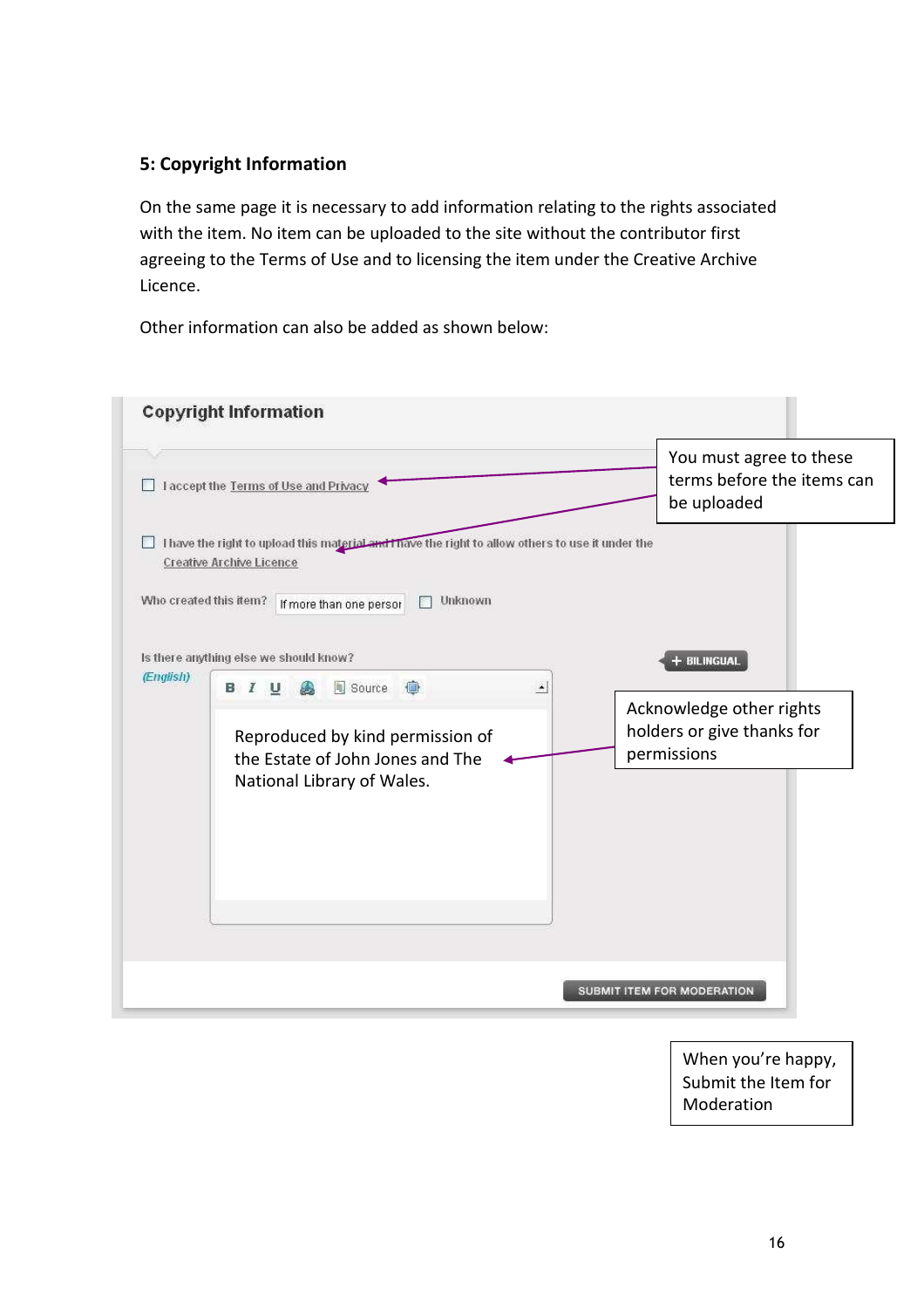Once you have submitted the item for Moderation, you can add further information to it during Step 3:

|                                                   |                         |                                                                                                                   | STEP <sub>3</sub> |
|---------------------------------------------------|-------------------------|-------------------------------------------------------------------------------------------------------------------|-------------------|
|                                                   | <b>UPLOAD YOUR ITEM</b> | <b>ITEM DETAILS</b>                                                                                               | COMPLETION        |
| Thank you                                         |                         |                                                                                                                   |                   |
| others won't until it has been approved.          |                         | Your item has now been submitted for moderation. You may use and view this item until moderation has occured, but |                   |
| You may now                                       |                         |                                                                                                                   |                   |
| View this Item                                    |                         | ×                                                                                                                 |                   |
| Edit its Title, Description, Tags, Date           |                         | ×                                                                                                                 |                   |
| Add further copyright information                 |                         | ×.                                                                                                                |                   |
| Categorise this Item                              |                         | ≯                                                                                                                 |                   |
| Add it to our Maps                                |                         | ×                                                                                                                 |                   |
|                                                   |                         |                                                                                                                   |                   |
|                                                   |                         |                                                                                                                   |                   |
| <b>Add it to our Maps</b>                         |                         | Edit an Item - Location                                                                                           |                   |
| Geo-locate the item<br>where it is most           | Location                |                                                                                                                   |                   |
| commonly associated                               | 51.883685,-3.995936     |                                                                                                                   |                   |
| using a simple mapping<br>interface. Just double- |                         |                                                                                                                   |                   |
| click to pinpoint the                             |                         |                                                                                                                   |                   |
| location.                                         |                         |                                                                                                                   |                   |
| This is particularly                              | Dinefwr<br>Park         | Salutation (it)                                                                                                   |                   |
| important if you want to                          |                         | <b>Llandello</b>                                                                                                  |                   |
| use items to create a                             |                         |                                                                                                                   |                   |

Trail on the site.

Tell us where you are. Enter a place name to search and then use the map to pin mouse wheel to zoom in/out and double-click to drop the pin on your location.

17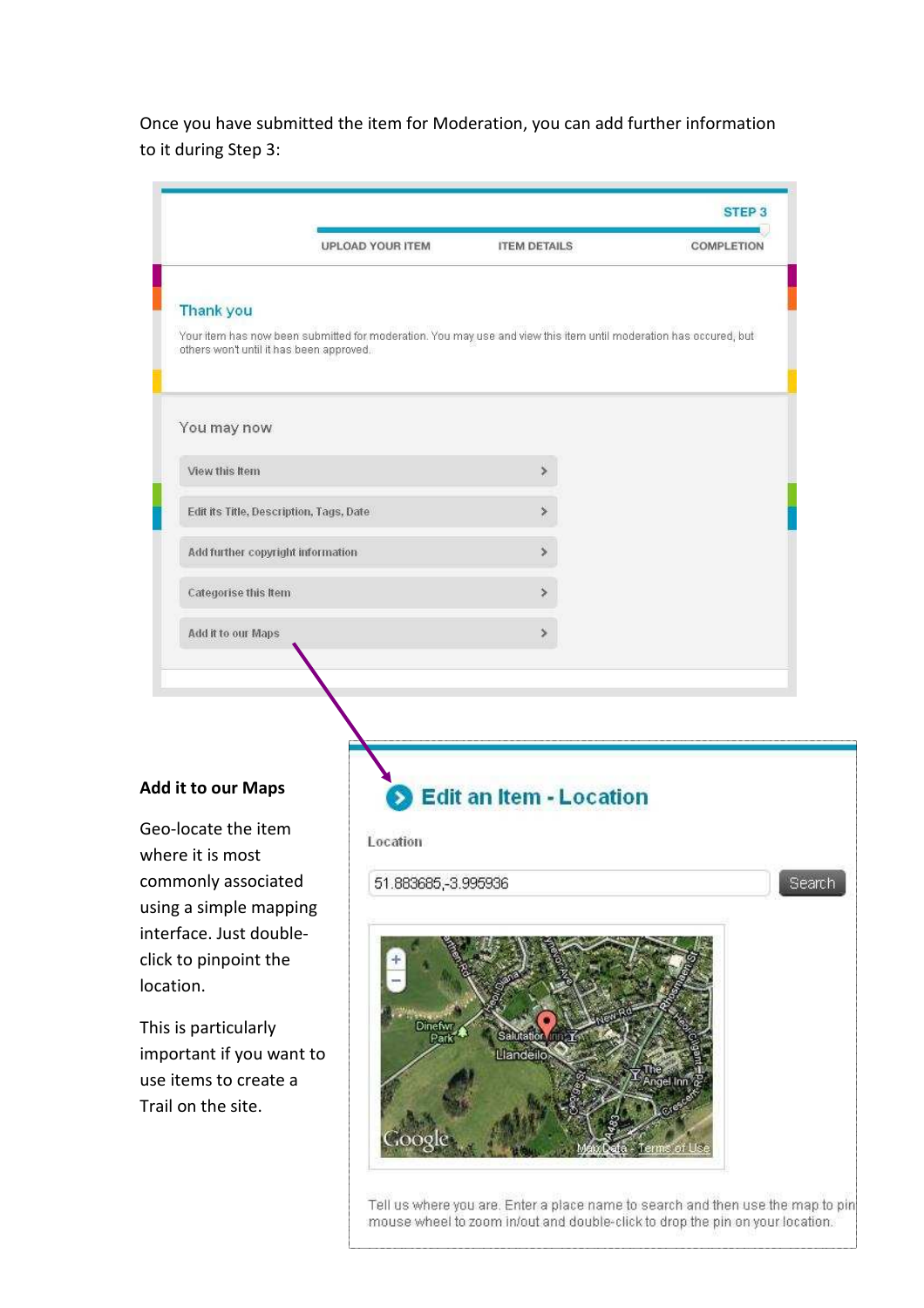#### **Add the item to a Collection or Group**

If you have already created a Collection or Group, you can add the item quickly and easily before it is moderated by going to 'Categorise this Item'.

# Edit an Item - Categorise this Item

| Talley Abbey                                                    |
|-----------------------------------------------------------------|
|                                                                 |
| Select the collection from the<br>right column and double-click |
|                                                                 |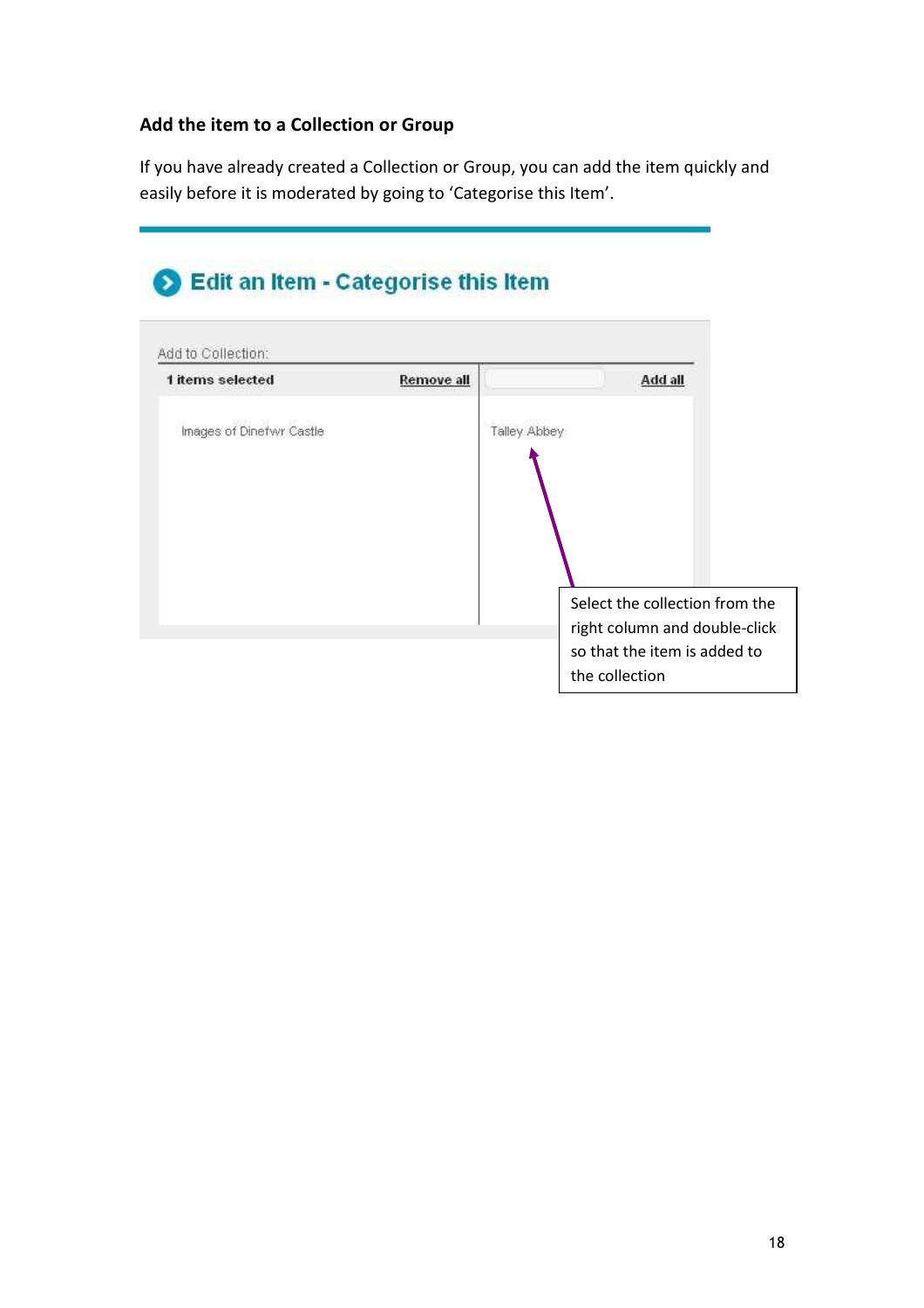#### **EXAMPLE**

Here is an example of the kind of information that could be added to an item

| <b>Title</b>                                |
|---------------------------------------------|
| A meaningful title which tells the user     |
| what the item is. It should answer who,     |
| what, where, when as effectively as         |
| possible.                                   |
| Note: The website automatically selects     |
| the item's filename as a title so this will |
| need to be changed.                         |
| <b>Description</b>                          |
| This should be any contextual or            |
| background information to add to the        |
| item. It could also be a transcript of text |
| that is difficult to read. The more         |
| information associated with an item, the    |
| more valuable it becomes to the user.       |
|                                             |
| <b>Tags</b>                                 |
| Words associated with the item that will    |
| aid the search process.                     |
|                                             |

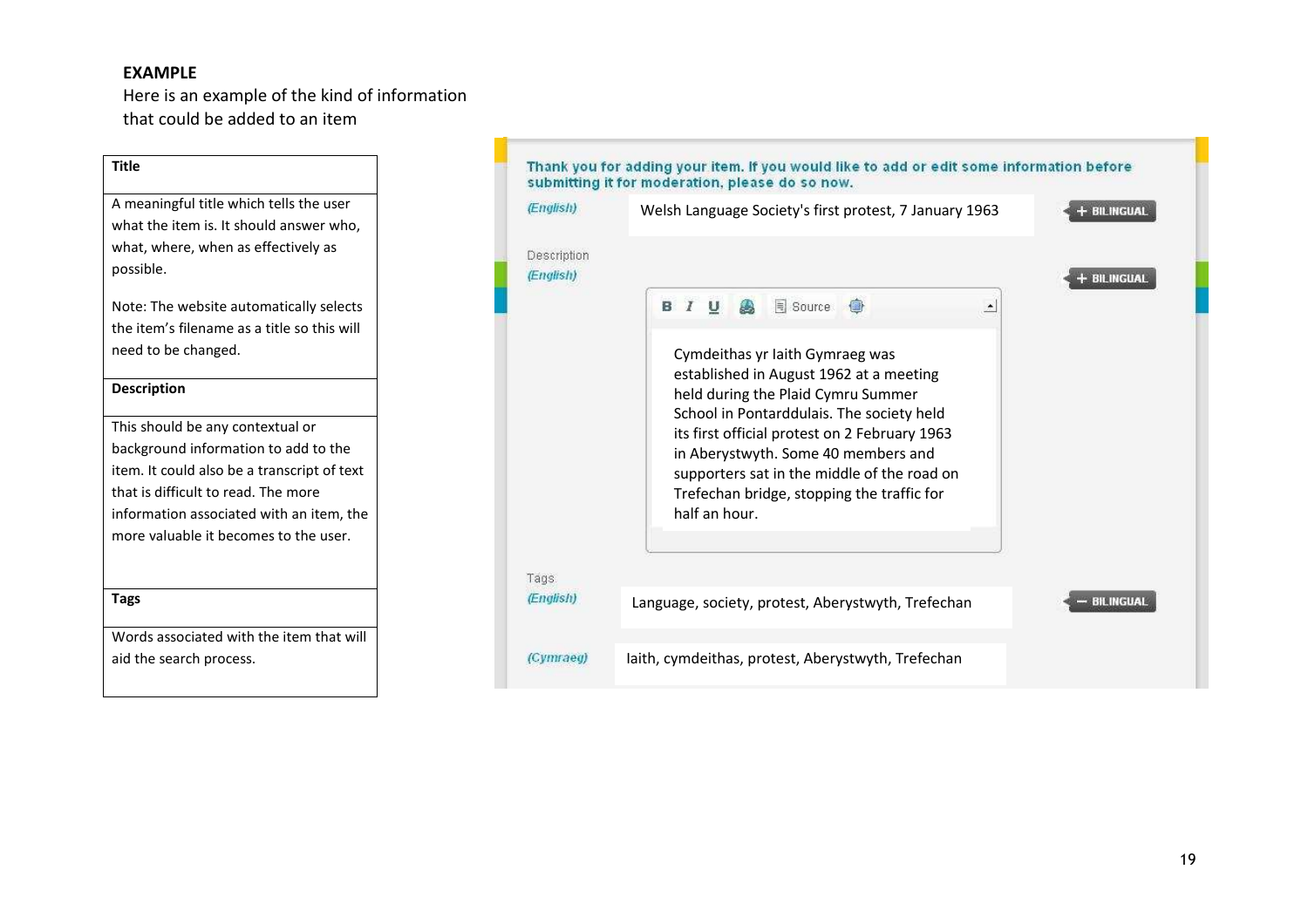## Uploading Content to People's Collection Wales: Bulk Upload

If you are thinking about contributing a large number of items to People's Collection Wales, we may be able to help.

If you have already digitised the items, contact Culturenet Cymru to discuss how they could be bulk uploaded. This could either be using a API key or through a connector developed by CNC. We can discuss options with you or your IT department or expert to find an effective solution to transferring the content.

If you haven't yet digitised your items, get in touch to discuss how to go about planning your digitisation so that it can be contributed quickly and effectively. We have created a template spreadsheet which contains all the necessary fields for uploading content to the website. Using this during the digitisation process will enable your content to be added to People's Collection Wales quickly and easily.

Get in touch for a copy of the spreadsheet and advice about how to take advantage of this service. Email digido@culturenetcymru.com for more information.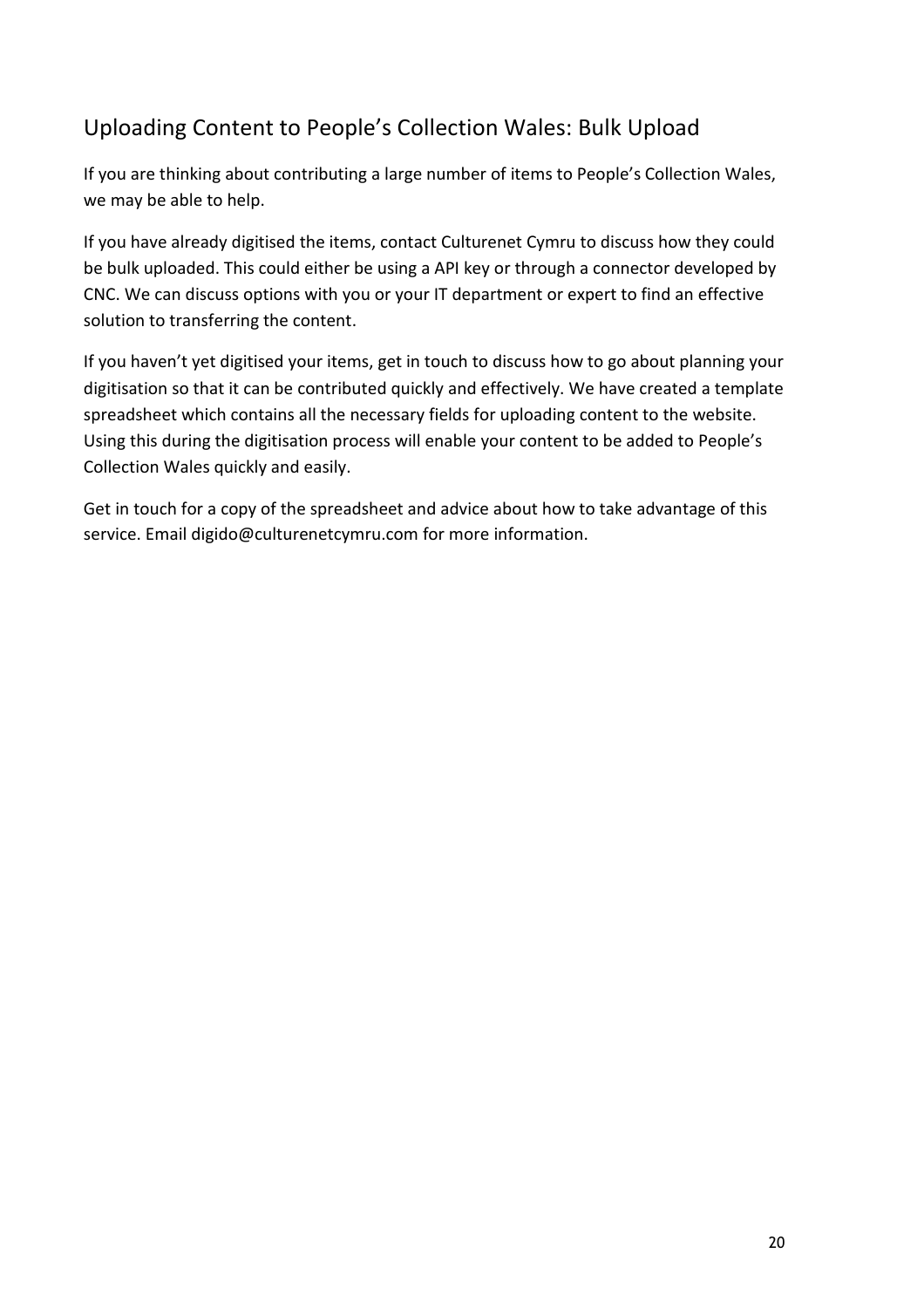## Further Benefits

In addition to providing a free platform for your content, there are other benefits to becoming involved in People's Collection Wales:

1. If you're a repository, community group or society, you can get a public profile which draws together all your content on the site and also lets you share information about you – location, opening times, contact details etc. A mini website within People's Collection Wales.



2. People's Collection Wales is also able to provide you with statistics about your content on the site; how many views an item has had or how often it has been re-used in a collection or story. This can be valuable when reporting on the effectiveness of online content to managers or funders.

3. It could enhance your collections. People's Collection Wales is keen to increase interaction with the site and its contents. By developing calls to action to encourage contribution from the public, it might be possible to find new items or find out more information about existing items – the who, where or why that you've never been able to answer.